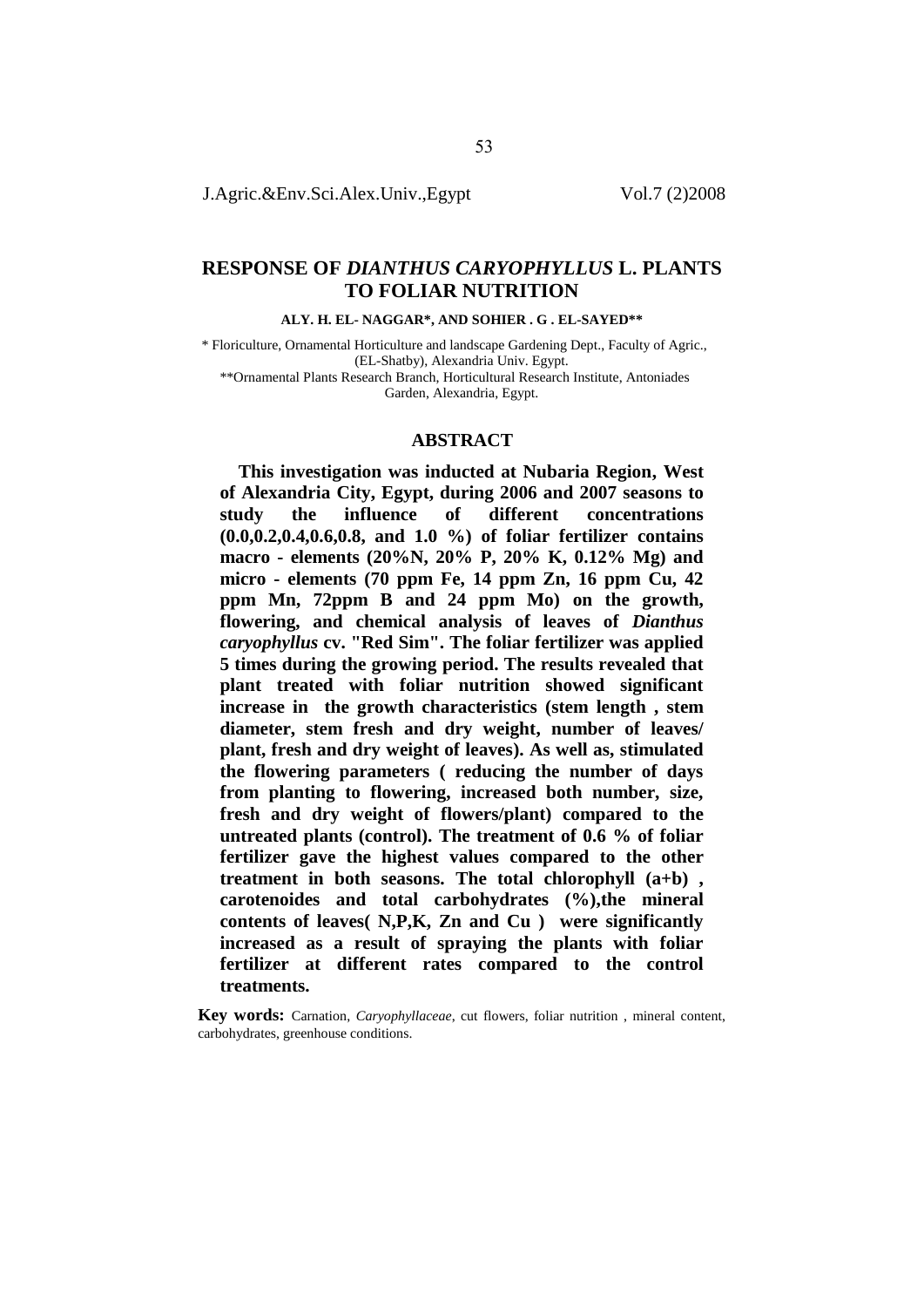#### **INTRODUCTION**

 The modern carnation (*Caryophyllaceae*; *Dianthus caryophyllu*s L.) cultivars offer a diversity of colors, shapes and sizes not available in other flowering plants. Carnations are cultivated on a large scale in the Mediterranean area. However, it can be produced all over the world in greenhouse. The commercial production of carnations as one of the most used flowers for florist cut flower arrangement due to its excellent keeping quality, wide range of forms, ability to withstand long distance transportation. Therefore, paying a great attention to improve both qualitative and quantitative characteristics of carnations, especially, these grown under greenhouse condition is essential.

Foliar application of nutrients is gaining more importance in fertilization of various field and floricultural crops, in many countries. The advantages of foliar fertilizers were more obvious under growing conditions restricting the absorption of nutrients from the soil , as reported by Hamdi ( 1979) and Verma *et al*., (2000) .The nutrients supplied by macro and micro-elements are necessary for the various biochemical processes that occur within the plant, and are essential for normal plant growth and development ( Darling, 1975 ). Since sandy desert soil is characterized by high pH value, foliar fertilization may be useful under these conditions to avoid the soil fixation of some micronutrients such as Fe, Mn, Zn, and Cu. Moreover, foliar fertilization technique may also be a good alternative to the conventional soil application to avoid the loss of fertilizers by leaching and thereby minimizing the ground water pollution (Paparazzi and Tukey, 1979 and Tomimori *et al.,* 1995). Foliar nutrition is recommended by several investigators as an alternative fertilization method to improve the growth and flowering of anemone (Pislornik, 1985), gladiolus (Chaturvedi, *et al.,* 1986) carnation (Stack *et al.,* 1986 and Sharaf and El- Naggar 2003). Similar findings were also reported with chrysanthemum (Mazrou *et al.,* 1991), rose plants ( Eraki *et al.,* 1993 and Al-Humaid, 2001 ) on tuberose( Pal and Biswas 2005) and iris plants ( Mahgoub *et al.,* 2006).

The objectives of the research reported in this paper were to study the influences of commercial foliar fertilizers on growth and flower production of carnation plants under greenhouse condition.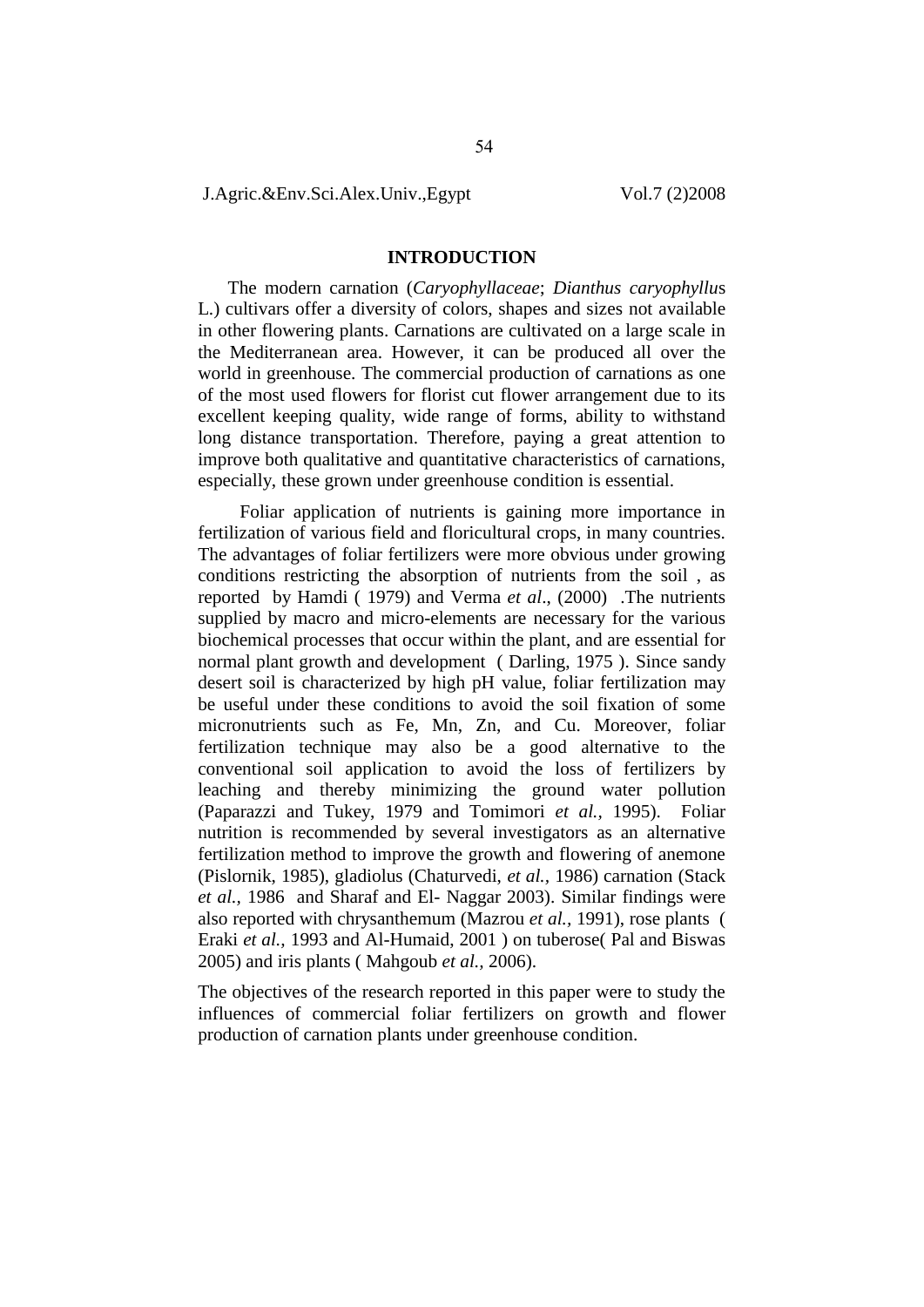#### **MATERIALS AND METHODS**

The present work was carried out during two successive seasons (2006 and 2007) in the greenhouse in Noubaria region , Alexandria governorate ,Egypt. *Dianthus caryophyllus* cv. "Red Sim" plants were used in this study for its popularity in flower trade for decoration purposes.

### **Preparation of cuttings and rooted cuttings of carnation plant:**

 The cuttings of "Red Sim" carnation were taken from certified mother plants on  $25<sup>th</sup>$  June, 2006 and  $27<sup>th</sup>$  June, 2007. These uniform cuttings, with an average length of 10 cm per cutting, 6 visible leaf pairs and average weight 10g. Cuttings were directly rooted under mist propagation for three weeks. The propagation soil was made by mixinng peat-moss and sand  $(1:1, v/v)$  and giving 10 second irrigation bursts every 5 minutes.

### **Experimental greenhouse treatments:**

The physical analysis of the used soil revealed that it was containing 17.2, 61.8, 13.9 and 7.1 % of coarse sand, fine sand, silt and clay respectively. The chemical analysis cleared that, it was containing 0.19, 0.04 and 0.17 % of N,  $P_2O_5$  and  $K_2O$ , respectively. The electric conductivity (EC) was  $1.79$  (dsm<sup>-1</sup>) with pH of 7.98.

Two kilograms of farmyard manure /  $m^2$  (moisture 18 %) of the surface soil was added, few days before planting , and well mixed with the soil during preparing the greenhouse soil .The chemical composition of the used manure was 0.83 %, N 0.26 %  $P_2O_5$ , and  $0.19\%~K_2O$ .

The rooted cuttings were planted on  $16<sup>th</sup>$  and  $18<sup>th</sup>$  July for the two seasons, respectively under the greenhouse conditions. Planting spacing was 20 cm between rows and 20 cm between plants . Three weeks later, the pinching process (single pinch) of the growing points of all the plants was done to accelerate the basal branching on  $7<sup>th</sup>$ August and  $9<sup>th</sup>$  August 2006 and 2007 in the first and second seasons, respectively. The plants were drip irrigated, water was supplied at rate 1.87 liters  $m^{-1}$  day<sup>-1</sup>divided to three irrigation times during a day (Fisher and Kurzman, 1987; and Malorgio ,*et al .,*1995).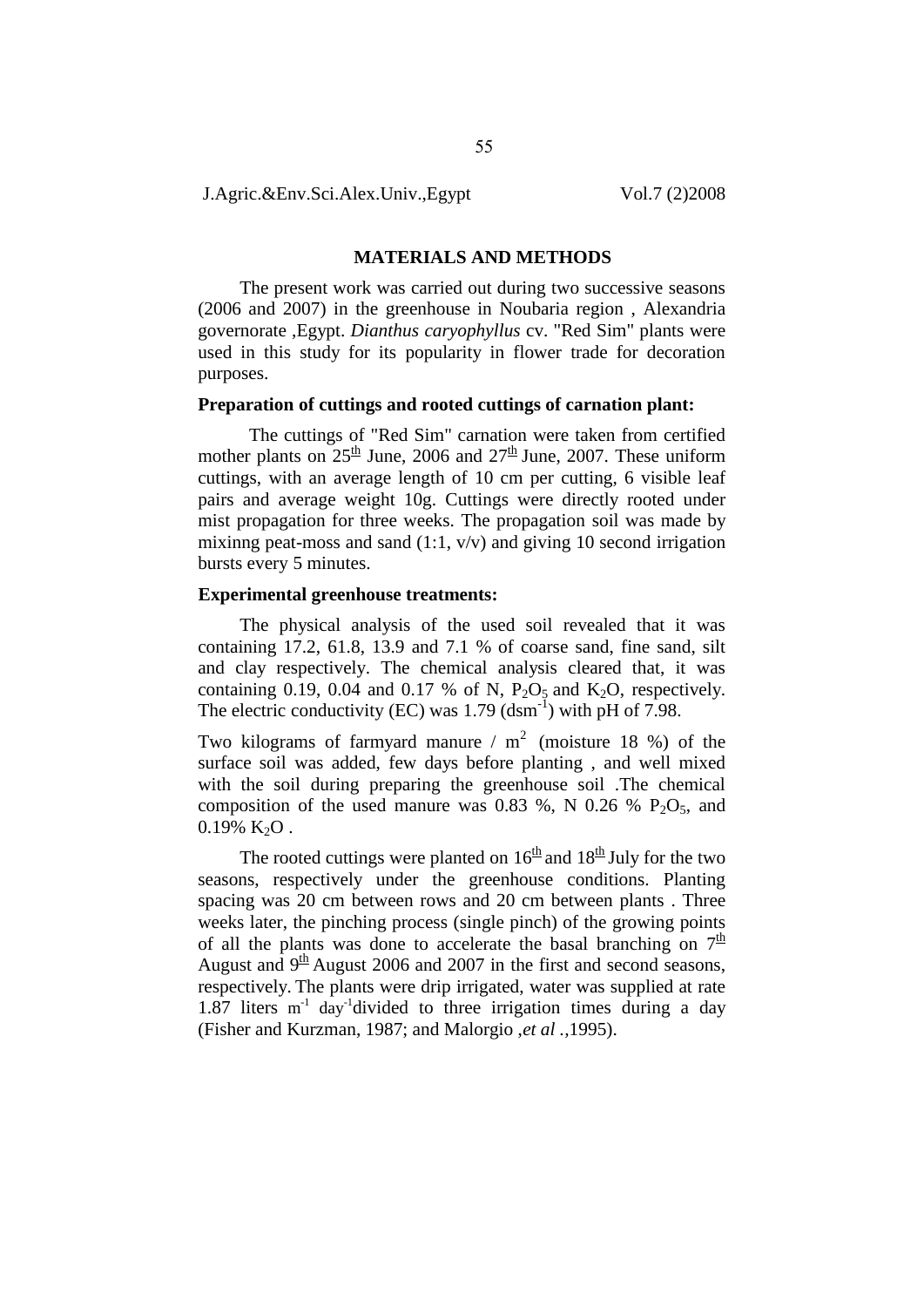The plants were supported with plastic grids at suitable heights. Three well distributed branches were chosen on each plant on  $12^{\frac{th}{n}}$  and 14<sup>th</sup> September 2006 and 2007 in the two seasons, respectively for the experimental purposes. The disbudding was practiced to allow one terminal bud to develop per branch.

### **Foliar application of mineral fertilizer:**

 The plants were sprayed with the foliar fertilizer "Sangral" at concentrations of 0.0% (control), 0.2 %, 0.4 % , 0.6 % , 0.8 % and 1.0 %. The control plants were sprayed with distilled water. The Sangral fertilizer contains macro - elements (20%N, 20% P, 20% K, 0.12% Mg) and micro - elements (70 ppm Fe, 14 ppm Zn, 16 ppm Cu, 42 ppm Mn, 72ppm B and 24 ppm Mo).

 The treatment was subjected to five sprays during the growth period which started after three weeks from the planting .The plants of each treatment were sprayed till run off point ( 2L/ plot ) with three weeks intervals. The experimental layout was designed to provide randomized complete blocks containing, 6 treatments with four replicates and 25 plants / plot.

### **Growth parameters and chemical constituents**

#### **1- Vegetative growth and flowers characteristics:**

Conventional methods were used to record the data on the vegetative growth parameters which included: I- stem length (cm), IIstem diameter (cm), III- fresh weight of stem (g),IV-dry weight of stem (g), V-leaves number/ plant, VI- fresh weight of leaves (g) VIIdry weight of leaves (g) and those of flowering parameters were: Iflowering time [the time taken to showing color from planting date (day)], II- flowers number/ plant, III- flower diameter (cm) IV- flower fresh weight / plant (g), V-flower dry weight / plant (g).

### **2- Chemical Analysis:**

The total chlorophyll, mineral percentage and total carbohydrate content of the leaves were determined as follows: I-The total chlorophyll content and total carotenoides of fresh leaf samples (mg/100g F.W.L) was determined by using the method described by Greig *et al*., (1968) in the leaves beneath the terminal bud at showing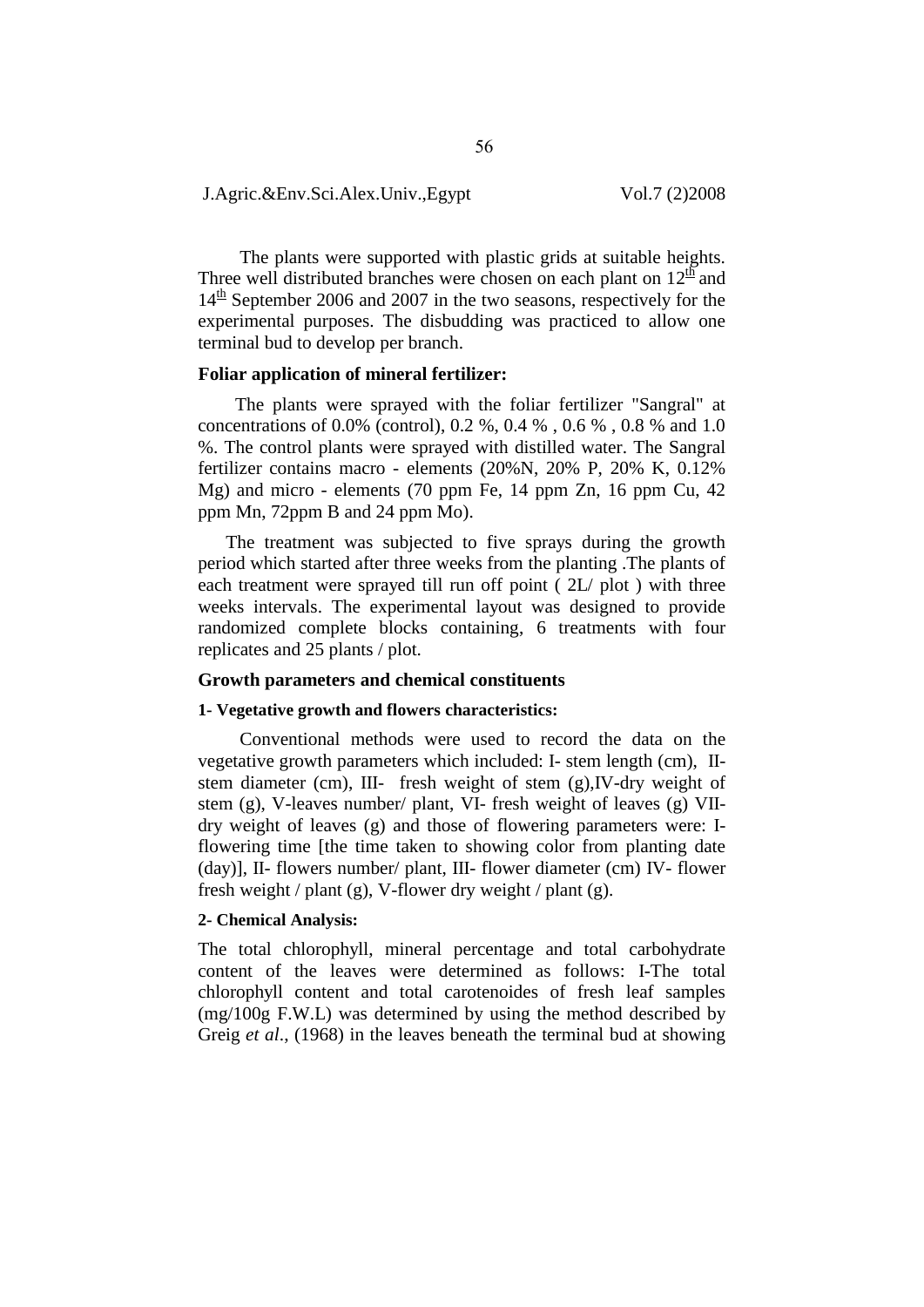color stage (Uri *et al*., 1990). II-The nitrogen content and phosphorus percentage of the dried leaves were determined according to methods described by Chapman and Pratt (1961), and Bringham (1982).III-The potassium percentage was determined by using Flame Photometer according to Brown and Lilleland (1946) and Chapman and Pratt (1961). IV- Micronutrients Zn and Cu contents were determined by using Perkin – Elmer Atomic Absorption spectrophotometer . V- Total carbohydrate contents in the dried leaf samples were determined according to Herbert, *et al.,* (1971).

### **Statistical analysis :-**

The data on the growth characteristics were subjected to statistical analysis of variance and the means were compared using the "Least Significant Difference (L.S.D)" test at the 5% level, as described by Snedecor and Cochran, (1981).

## **RESULTS AND DISCUSSION**

## **I- Effect of foliar nutrition treatments on vegetative growth characteristics:**

The results recorded in the two seasons and presented in tables (1-2) showed that spraying "Red Sim" carnation plants with different concentration of foliar fertilizer increased significantly the different vegetative growth parameters ; stem length, stem diameter, fresh and dry weight of stem , leaves number , as well as the fresh and dry weights of leaves, compared to the untreated control plants. The reduction in growth parameters was more in the control treatments.

The highest values were obtained by the application of foliar fertilizer at concentration of 0.6%for several growth characteristics, such as stem length, stem diameter, stem fresh and dry weight, number of leaves/branch as well as, fresh and dry weight of leaves/ plant (giving values of 80.59 cm, 0.78 cm, 63.75 g, 4.32 g, 24.76 ,39.47 g and 3.63 g, respectively in the first season, and 82.86 cm, 0.79 cm, 64.80 g, 4.30 g, 25.89,40.77 g and 3.68 g , respectively, in the second season for the above mentioned parameters.). These results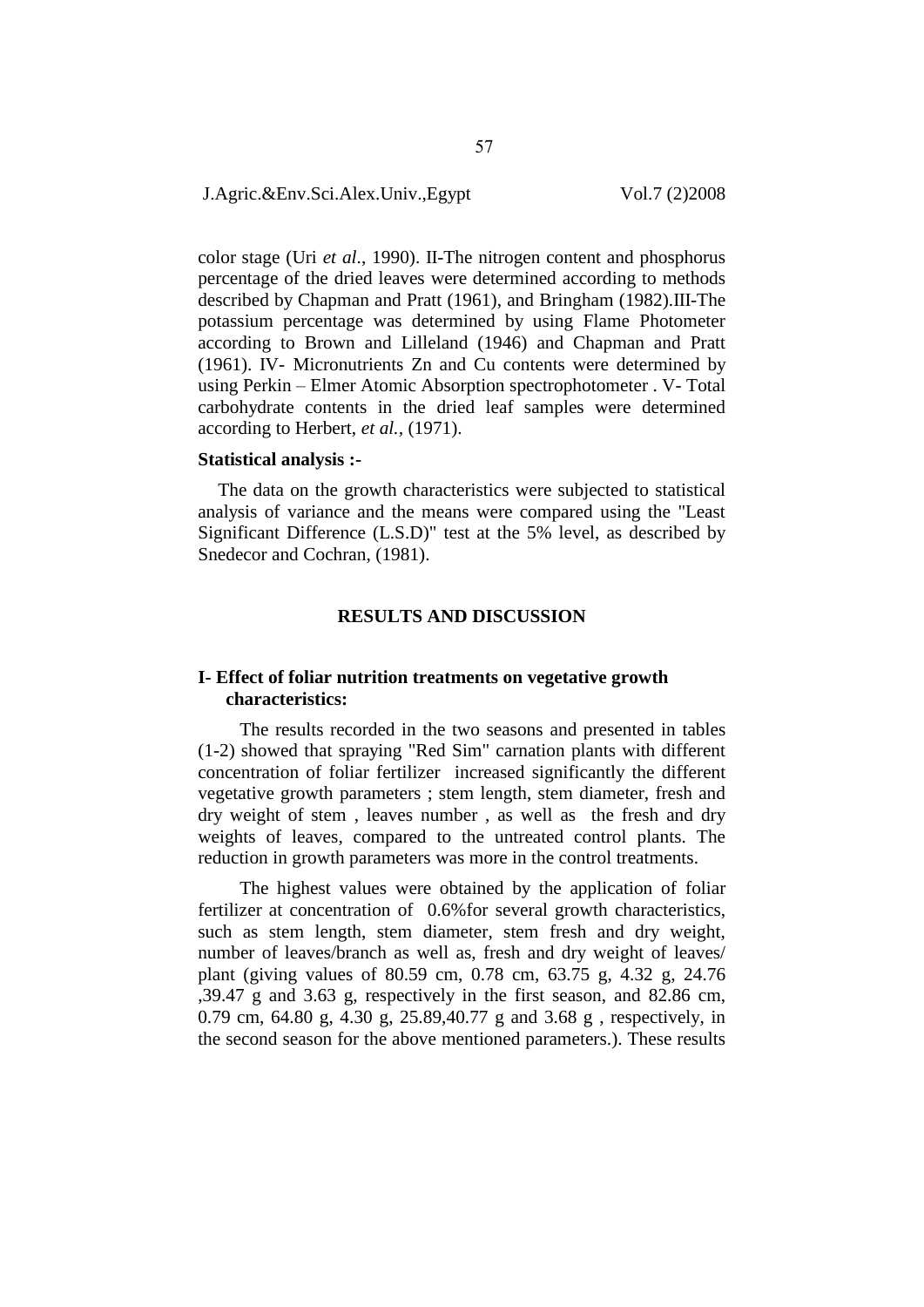may be due to the effect of the nutrient elements at their suitable and adequate concentrations in promoting the vegetative growth and dry matter accumulation. In addition, the effect of suitable concentration of the foliar fertilizer which the required macro- elements (N, P, K, Mg) and micro - elements (Fe, Zn, Cu, Mn, B and Mo) for optimum growth as the synthesis of organic  $N -$  compounds in the plant depends on a number of inorganic ions Mg for chlorophyll formation, P for synthesis of nucleic acids and K which is necessary for nitrogen assimilation into protein (Mengel and Kirkby 1987). Also, the stimulating effects of macro and micro nutrients may be due to activating apical meristems beside the protoplasm formation, division and elongation of meristems cells, enhancing the biosynthesis of proteins and carbohydrates. These together led to enhancing the growth. Similar results were obtained by Verma *et al*., (2000) on carnation plants and Al-Humaid (2001) with rose plants and El-Naggar (2005)on gladioli plants. On the other hand, using the highest fertilization level ( 0.08 and/or1.0%) reduced the growth characters (Table 1-2). This effect could be attributed to accumulation of salts on the leaf surface, which causes leaf scourching and burning (Mengel and Kirkby, 1987).

**Table (1) : Effect of different concentrations of foliar nutrition on the stem length (cm) , stem diameter (cm), stem fresh and dry weight (g) of** *Dianthus caryophyllus* **cv. "Red Sim" plants grown on the two seasons ( 2006 and 2007) under greenhouse conditions.**

| 'oncentrati<br>ons of      |                 | Stem length<br>(cm) | <b>Stem</b><br>diameter                    |      | Stem fresh weight<br>(g) |                    | <b>Stem dry</b><br>weight $(g)$ |                    |
|----------------------------|-----------------|---------------------|--------------------------------------------|------|--------------------------|--------------------|---------------------------------|--------------------|
| <b>Foliar</b><br>nutrition | 1 <sup>st</sup> | 2 <sup>nd</sup>     | (cm)<br>1 <sup>st</sup><br>2 <sup>nd</sup> |      | 1 <sup>st</sup>          | $2 \underline{nd}$ | 1 <sup>st</sup>                 | $2 \underline{nd}$ |
| $0.0\%$                    | 49.79           | 50.54               | 0.54                                       | 0.49 | 37.18                    | 37.31              | 3.22                            | 3.25               |
| 0.2%                       | 57.62           | 58.21               | 0.59                                       | 0.60 | 42.53                    | 42.62              | 3.31                            | 3.33               |
| $0.4\%$                    | 63.26           | 64.10               | 0.66                                       | 0.68 | 49.46                    | 49.97              | 3.57                            | 3.63               |
| $0.6\%$                    | 80.59           | 82.86               | 0.78                                       | 0.79 | 63.75                    | 64.80              | 4.32                            | 4.30               |
| 0.8%                       | 78.49           | 77.83               | 0.73                                       | 0.75 | 57.59                    | 57.82              | 3.93                            | 3.97               |
| 1.0%                       | 73.60           | 72.94               | 0.62                                       | 0.65 | 55.39                    | 55.40              | 3.60                            | 3.58               |
| SD(0.05)                   | 2.15            | 2.49                | 0.03                                       | 0.03 | 1.53                     | 1.65               | 0.16                            | 0.16               |

L.S.D  $_{(0.05)}$  = Least significant differences at 0.05 level of probability.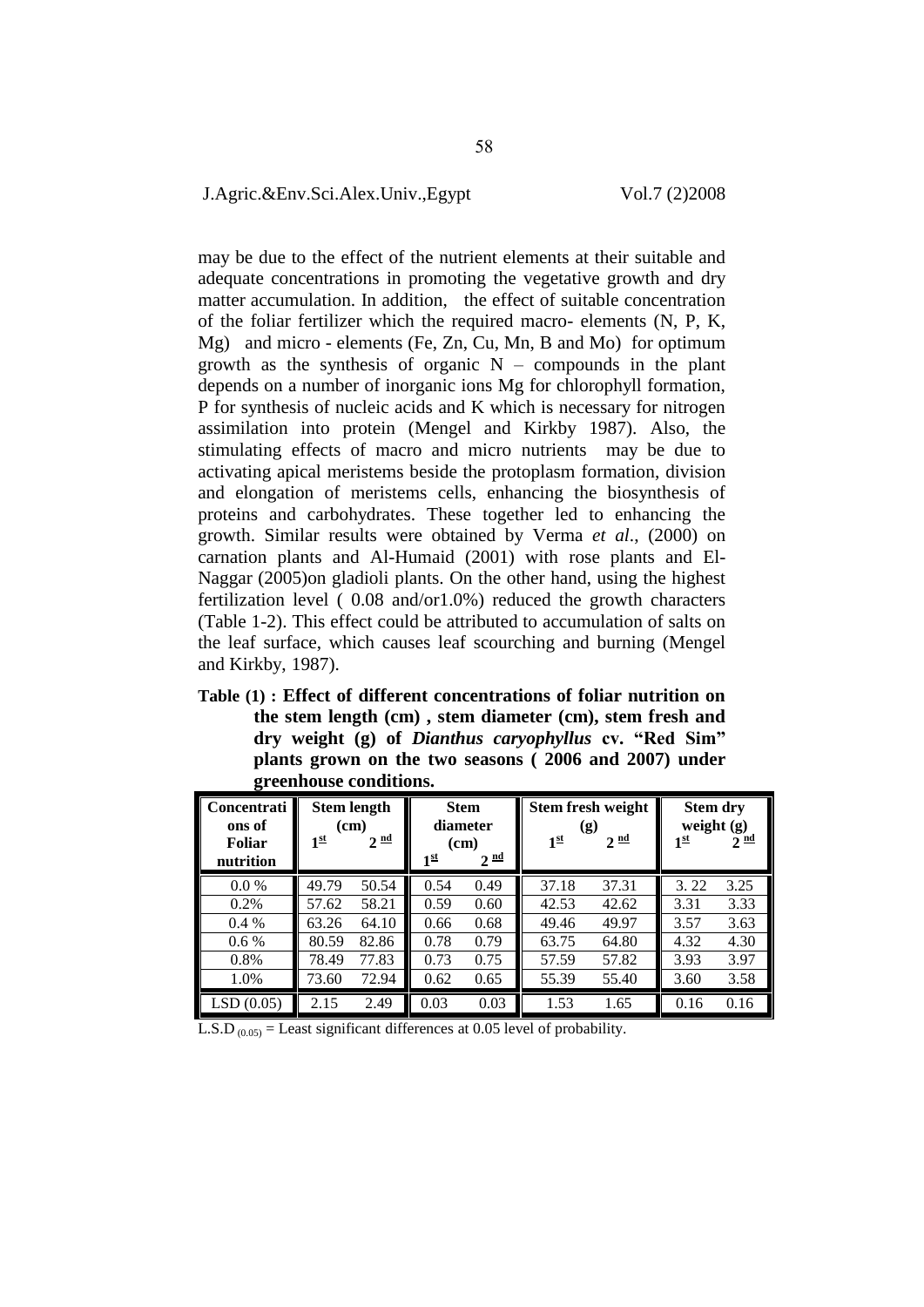**Table (2) : Effect of different concentrations of foliar nutrition on leaves number / branch, fresh and dry weight of leaves /branch (g) of** *Dianthus caryophyllus* **cv. "Red Sim" plants grown on the two seasons ( 2006 and 2007) under greenhouse conditions.** 

| <b>Concentrations of</b><br><b>Foliar</b><br>nutrition | 1 <sup>st</sup> | <b>Leaves number</b><br>per branch<br>2 <sub>nd</sub> | 1 <sup>st</sup> | <b>Leaves fresh</b><br>weight $(g)$<br>2 <sup>nd</sup> | <b>Leaves dry</b><br>weight $(g)$<br>1 <sup>st</sup> | 2 <sup>nd</sup> |
|--------------------------------------------------------|-----------------|-------------------------------------------------------|-----------------|--------------------------------------------------------|------------------------------------------------------|-----------------|
| $0.0\%$                                                | 18.27           | 18.12                                                 | 21.86           | 21.34                                                  | 2.67                                                 | 2.63            |
| 0.2%                                                   | 20.54           | 20.93                                                 | 24.54           | 24.67                                                  | 2.97                                                 | 2.93            |
| 0.4%                                                   | 23.41           | 23.86                                                 | 29.15           | 28.98                                                  | 3.56                                                 | 3.52            |
| 0.6%                                                   | 24.76           | 25.89                                                 | 39.47           | 40.77                                                  | 3.63                                                 | 3.68            |
| 0.8%                                                   | 24.50           | 24.46                                                 | 36.28           | 37.21                                                  | 3.21                                                 | 3.30            |
| 0.1%                                                   | 22.23           | 22.54                                                 | 28.68           | 28.19                                                  | 3.44                                                 | 3.41            |
| LSD(0.05)                                              | 1 1 2           | $\overline{12}$                                       | 1.53            | 1.49                                                   | 0.18                                                 | 0.18            |

**L.S.D**  $_{(0.05)}$  = Least significant differences at 0.05 level of probability.

## **II- Effect of foliar nutrition treatments on flower production:**

The data reported in Table (3) clearly show a pronounced improvement in the flowering characteristics[number of days from planting to flowering, flowers number/ plant, flower size (cm), fresh and dry weight of flowers (g)] as a result of spraying" Red Sim'' carnation plants with foliar fertilizer (Sangral), compared to the control.

The results in table (3) indicated that the time taken to showing color in the two growing seasons were significantly decreased with the spraying of foliar application( Sangral fertilizer).The earliest reduction in the period from planting date until appearance of color, was obtained by using 0.6% Sangral fertilizer as gave 113.25 and 113.63 day in the first season and second seasons, respectively compared with the control as gave 131.56 and 133.02 day in both seasons. The increment in the number of flowers, size, fresh and dry weight of flowers as a result of using suitable foliar fertilizer concentration at optimum doses may be due to the role of the nutrient elements such as nitrogen, phosphorus and potassium, which is necessary for the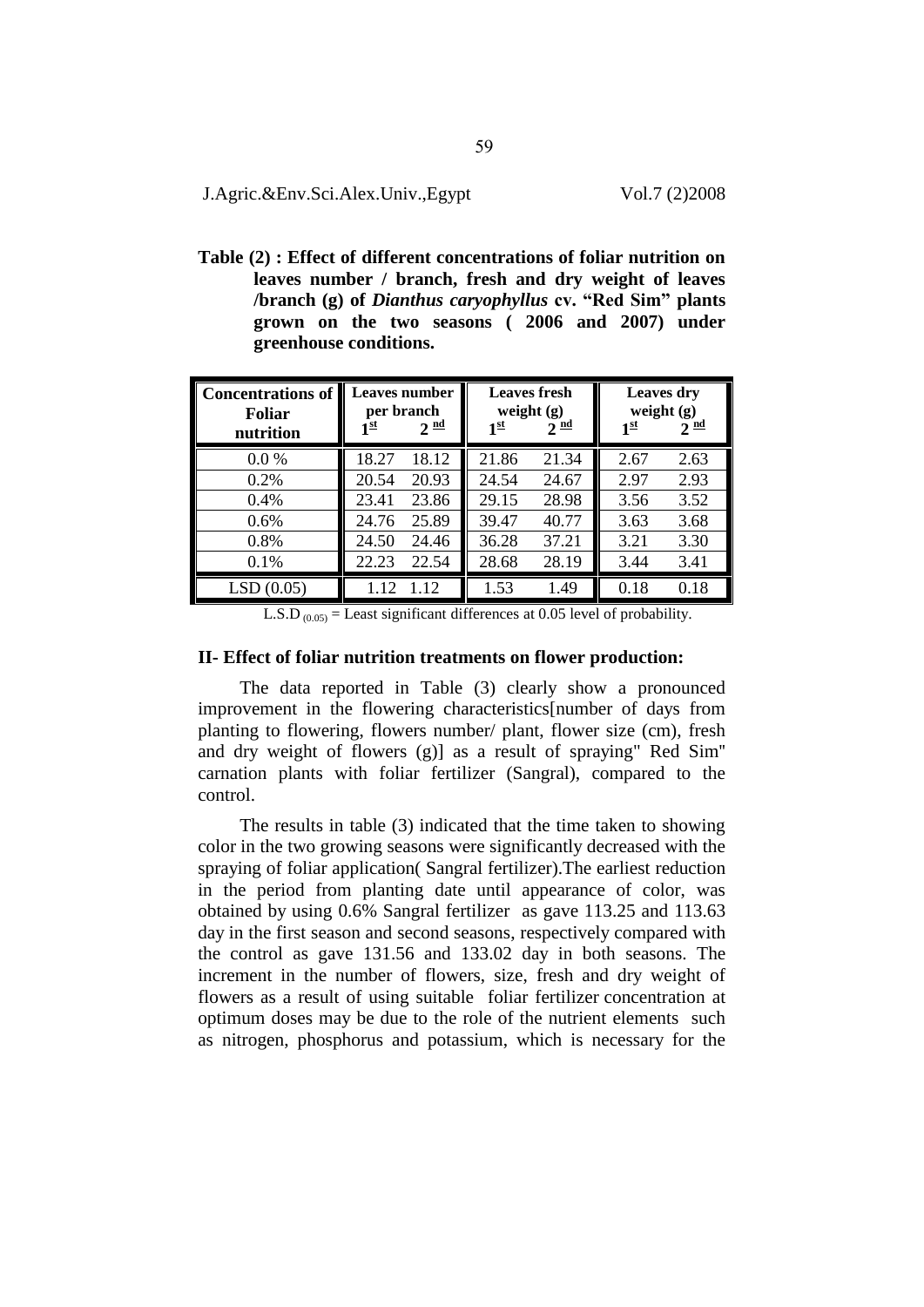synthesis of protein and cytokinin; consequently, affects cell division. These results are similar to those obtained by Mazrou *et al*. (1988) on rose, Papadimitrio and Manios (1984), Starck *et al* ., (1991) , Ramesh *et al*., (2002) on carnation plants,Dufour and Guerin (2005)on anthurium and Pal and Biswas (2005) on tuberose plants. On the other hand, the observed decrease in this respect as a result of spraying the plants with the highest foliar fertilizer concentrations (1.0 %) may be due to the presence of high salt concentrations in the spraying solution which may raise the respiration rate and increase the rate of metabolic catabolism (Luttge *et al.,* 1971). These obtained results agreed with those obtained by Koriesh, (1984) on chrysanthemum and Chaturvedi, *et al.,* (1986), El-Naggar (2005) on gladiolus.

**Table (3): Effect of different concentrations of foliar nutrition on flowering time (day), flowers number / plant, flower diameter (cm), flower fresh and dry weight(g) of** *Dianthus caryophyllus* **cv. "Red Sim" plant grown on the two seasons ( 2006 and 2007) under greenhouse conditions.**

| <b>Concentrations</b><br>of Foliar<br>nutrition | <b>Flowering</b><br>time<br>$(\bf{day})$<br>$1^{\underline{\text{st}}}$<br>$2 \frac{nd}{ }$ |        | <b>Flowers</b><br>number/<br>plant<br>$2 \frac{nd}{ }$<br><u>n st</u> |             | <b>Flower</b><br>diameter<br>(cm)<br><u>1 st</u><br>2 <sup>nd</sup> |       | <b>Flower fresh</b><br>weight<br>(g)<br>$1^{\underline{\text{st}}}$<br>2 <sup>nd</sup> |             | <b>Flower</b><br>dry weight<br>(g)<br>$2 \underline{nd}$<br>1 st |      |
|-------------------------------------------------|---------------------------------------------------------------------------------------------|--------|-----------------------------------------------------------------------|-------------|---------------------------------------------------------------------|-------|----------------------------------------------------------------------------------------|-------------|------------------------------------------------------------------|------|
| 0.0 %                                           | 131.56                                                                                      | 133.02 | 3.57                                                                  | 3.49        | 3.47                                                                | 3.61  | 15.53                                                                                  | 15.70       | 2.11                                                             | 2.14 |
| 0.2 %                                           | 128.14                                                                                      | 128.42 | 5.23                                                                  | 5.42        | 5.12                                                                | 5.32  | 19.78                                                                                  | 19.99       | 2.23                                                             | 2.25 |
| 0.4%                                            | 121.67                                                                                      | 122.74 | 7.61                                                                  | 8.10        | 7.39                                                                | 7.66  |                                                                                        | 24.85 25.92 | 3.00                                                             | 3.03 |
| $0.6\%$                                         | 113.25                                                                                      | 113.63 |                                                                       | 10.59 11.21 | 12.05                                                               | 11.87 | 42.20                                                                                  | 42.07       | 3.26                                                             | 3.26 |
| 0.8%                                            | 115.22                                                                                      | 114.23 | 9.15                                                                  | 9.43        | 10.50                                                               | 10.65 | 37.53                                                                                  | 39.67       | 3.12                                                             | 3.21 |
| 1.0%                                            | 117.95                                                                                      | 116.32 | 9.00                                                                  | 9.14        | 9.57                                                                | 9.33  | 36.59                                                                                  | 36.21       | 3.06                                                             | 3.09 |
| LSD(0.05)                                       | 2.32                                                                                        | 2.46   |                                                                       | $0.57$ 0.63 | 0.87                                                                | 0.92  | 0.78                                                                                   | 0.91        | 0.12                                                             | 0.12 |

L.S.D  $_{(0.05)}$  = Least significant differences at 0.05 level of probability.

### **III - Chemical constituents:**

**1- Effect of foliar nutrition treatments on total chlorophyll (a+b) , total carotenoides (mg/100 g F.W.) and total carbohydrate percentages in leaves:**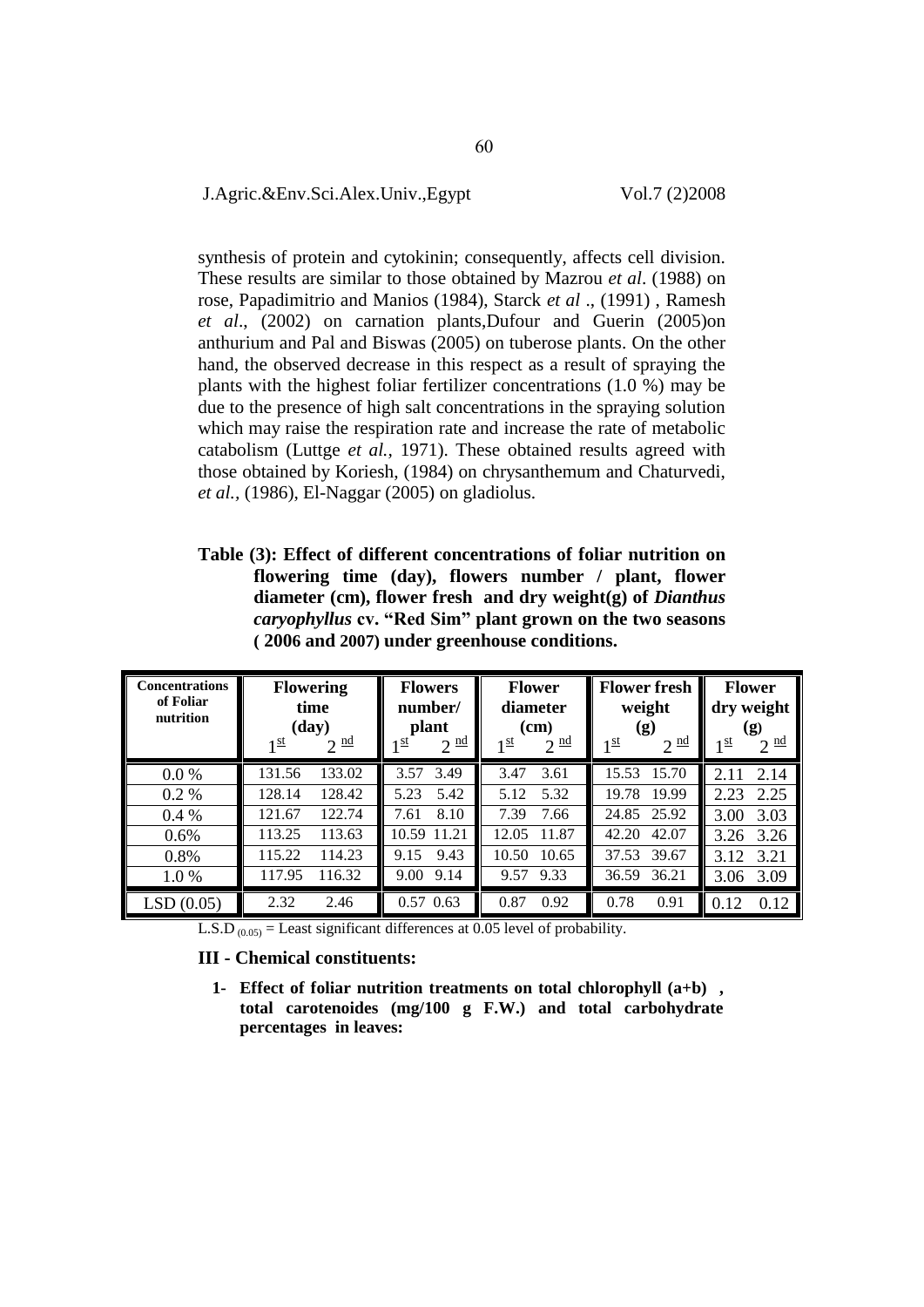The results of chemical analysis of fresh leaf samples has revealed that the total chlorophyll (a+b) , carotenoides content (mg/100 g L. F.W.) and total carbohydrates (%) in the dried leaves of "Red Sim" carnation plants tended to increase generally as a result of spraying the plants with foliar fertilization (sangral) , compared to the control (table 4). The highest significant increase in total chlorophyll, carotenoides and total carbohydrates contents were obtained from spraying of foliar nutrition at 1.0% which gave 237.32, 58.27 mg/100 g F.W. and26.92 (%) respectively, in the first season, and 236.41, 59.96 (mg/100 g F.W.) and 27.84 (%) respectively, in the second season)

This improvement in the chlorophyll , carotenoides and total carbohydrates content as a result of foliar nutrition could be attributed to the mode of action of macro and micro elements in enhancing the photosynthetic activity and enzymes of carbohydrates transformation. Such results were reported by Hassan *et al.,* (1985) on dahlia, Eraki *et al*., (1993) on rose plants and Verma *et al*., (2000) on carnation plants and El-Naggar (2005) on gladiolus**.**

### **2- effect of foliar nutrition treatments on mineral content** :

The results in Table (5) showed the percentage of N in the leaves on dry weight basis. It was significantly increased as foliar fertilization dose increased up to the highest fertilizer level (1.0 %) of foliar fertilizer. Potassium  $(\%)$ , phosphorus $(\%)$ . Zinc (ppm) and cupper  $(\%)$ elements followed the same trend as nitrogen. These results reflect the positive relationship between the concentration of foliar fertilizer and the mineral content of the leaves. This could be attributed to the rapid absorption of these elements by the plant surface, especially the leaves, and their translocation within the plant (Mengel and Kerkby, 1987). Similar results were obtained by Khattab and Hassan ( 1980) on chrysanthemum, Strack *et al.,* (1991) on carnation, Haikal (1992) on gladiolus , Sharaf and El- Naggar, (2003) on carnation, Mahgoub *et al.,* (2006) on iris plants.

Finally, these results show that the spraying of foliar fertilization (sangral) at suitable concentration (0.6%) had a considerably beneficial effect in improving the quantitative and the qualitative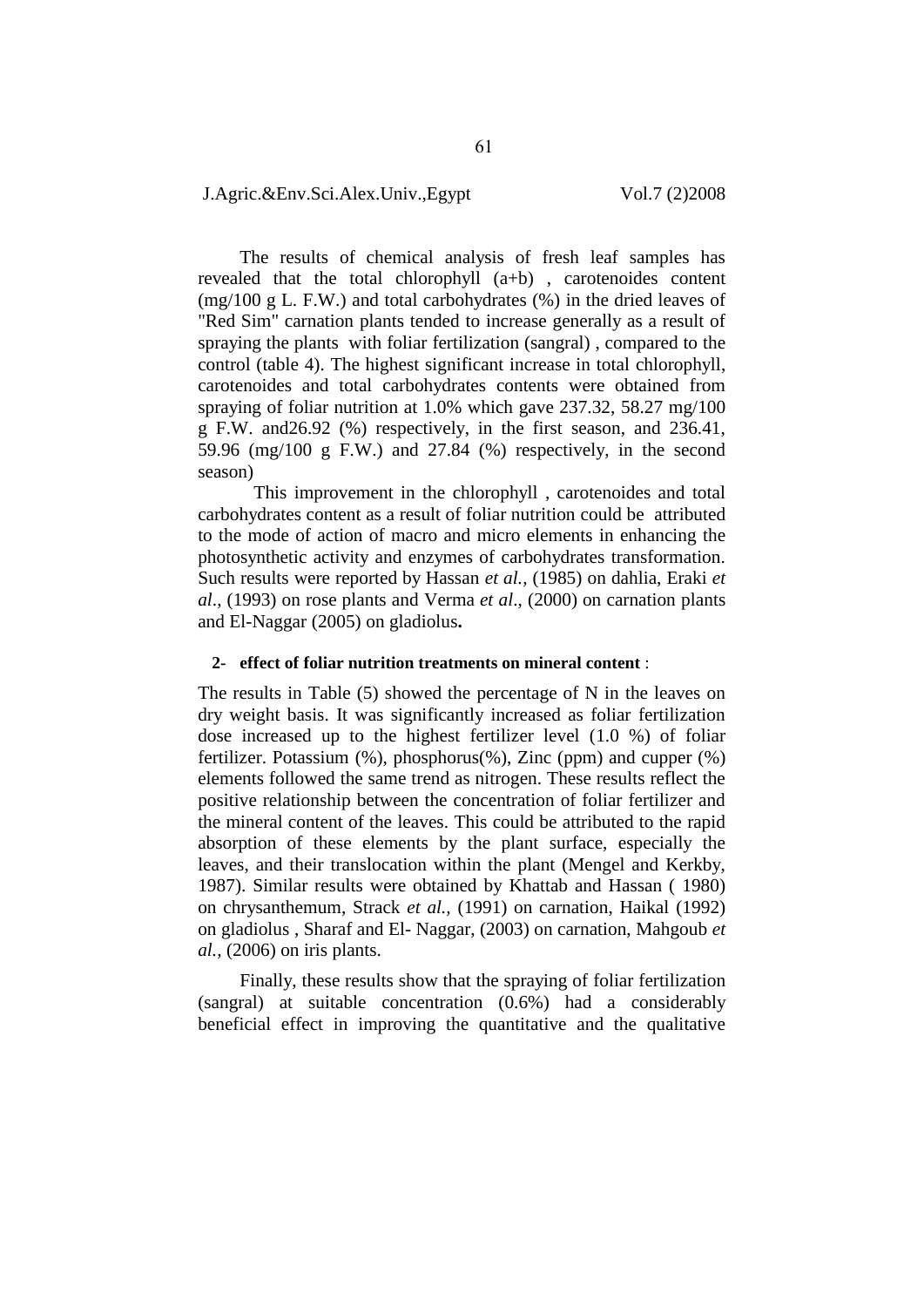characteristics of *Dianthus caryophyllus* cv. "Red Sim" under greenhouse condition.

**Table (4): Effect of different concentrations of foliar nutrition on the total chlorophyll , total carotenoides( Mg/100g L.F.W.) and Total carbohydrates (%) of** *Dianthus caryophyllus* **cv. "Red Sim" plant grown on the two seasons ( 2006 and 2007) under greenhouse conditions.**

| <b>Concentrations</b><br>of Foliar<br>nutrition | <b>Total chlorophyll</b><br>Mg/100g L.F.W.<br>$2^{\frac{nd}{}}$<br>1 <sup>st</sup> |        | <b>Total carotenoides</b><br>Mg/100g L.F.W.<br>$2^{\frac{nd}{}}$<br>1 <sup>st</sup> |       | <b>Total carbohydrates</b><br>$($ %)<br>2 <sup>nd</sup><br>1 <sup>st</sup> |       |  |
|-------------------------------------------------|------------------------------------------------------------------------------------|--------|-------------------------------------------------------------------------------------|-------|----------------------------------------------------------------------------|-------|--|
| 0.0 %                                           | 171.89                                                                             | 174.09 | 28.19                                                                               | 27.47 | 13.09                                                                      | 12.87 |  |
| $0.2\%$                                         | 197.65                                                                             | 199.78 | 38.77                                                                               | 39.09 | 17.11                                                                      | 17.42 |  |
| 0.4%                                            | 224.95                                                                             | 226.77 | 46.98                                                                               | 48.15 | 21.34                                                                      | 22.64 |  |
| $0.6\%$                                         | 235.46                                                                             | 237.13 | 67.23                                                                               | 66.89 | 28.29                                                                      | 29.15 |  |
| 0.8%                                            | 234.76                                                                             | 233.89 | 56.46                                                                               | 56.99 | 25.03                                                                      | 25.17 |  |
| 0.1%                                            | 237.32                                                                             | 236.41 | 58.27                                                                               | 59.96 | 26.92                                                                      | 27.84 |  |
| LSD(0.05)                                       | 2.23                                                                               | 2.11   | 1.53                                                                                | 1.53  | 1 1 2                                                                      | 1.14  |  |

L.S.D  $_{(0.05)}$  = Least significant differences at 0.05 level of probability.

**Table (5): Effect of different concentrations of foliar nutrition on the mineral contents[ N,P,K (%) Zn, Cu (ppm)] in the dried leaves of** *Dianthus caryophyllus* **cv. "Red Sim" plant grown on the two seasons ( 2006 and 2007) under greenhouse conditions.** 

| <b>Concentrations</b><br>of Foliar<br>nutrition | N<br>$\mathcal{O}(6)$<br>∣ <u>st</u><br>2 <sup>nd</sup> |      | ${\bf P}$<br>$\mathcal{O}_0$<br><u>1 st</u><br>$\gamma$ nd |      | K<br>$\left(\frac{0}{0}\right)$<br>2 <sup>nd</sup><br>1 st |      | Zn<br>(ppm)<br>2 <sup>nd</sup><br><u>1 st</u> |       | Cu<br>ppm)<br>2 <sup>nd</sup><br>1 <u>st</u> |       |
|-------------------------------------------------|---------------------------------------------------------|------|------------------------------------------------------------|------|------------------------------------------------------------|------|-----------------------------------------------|-------|----------------------------------------------|-------|
| 0.0 %                                           | 1.37                                                    | 1.39 | 0.19                                                       | 0.20 | 2.69                                                       | 2.70 | 43.78                                         | 44.08 | 18.75                                        | 18.53 |
| 0.2 %                                           | 1.89                                                    | 1.90 | 0.24                                                       | 0.26 | 3.29                                                       | 3.32 | 64.51                                         | 64.62 | 22.57                                        | 22.78 |
| 0.4%                                            | 2.21                                                    | 2.25 | 0.32                                                       | 0.30 | 3.68                                                       | 3.66 | 75.59                                         | 76.14 | 28.46                                        | 29.01 |
| 0.6 %                                           | 2.57                                                    | 2.61 | 0.38                                                       | 0.39 | 3.83                                                       | 3.85 | 82.00                                         | 82.25 | 34.73                                        | 35.12 |
| 0.8%                                            | 2.66                                                    | 2.69 | 0.42                                                       | 0.42 | 3.92                                                       | 3.94 | 88.13                                         | 88.53 | 39.20                                        | 39.64 |
| 1.0%                                            | 2.74                                                    | 2.78 | 0.46                                                       | 0.47 | 4.03                                                       | 4.10 | 92.59                                         | 91.97 | 43.24                                        | 43.91 |
| LSD(0.05)                                       | 0.20                                                    | 0.18 | 0.07                                                       | 0.07 | 0.12                                                       | 0.10 | 2.13                                          | 2.17  | 2.44                                         | 2.44  |

L.S.D  $_{(0.05)}$  = Least significant differences at 0.05 level of probability.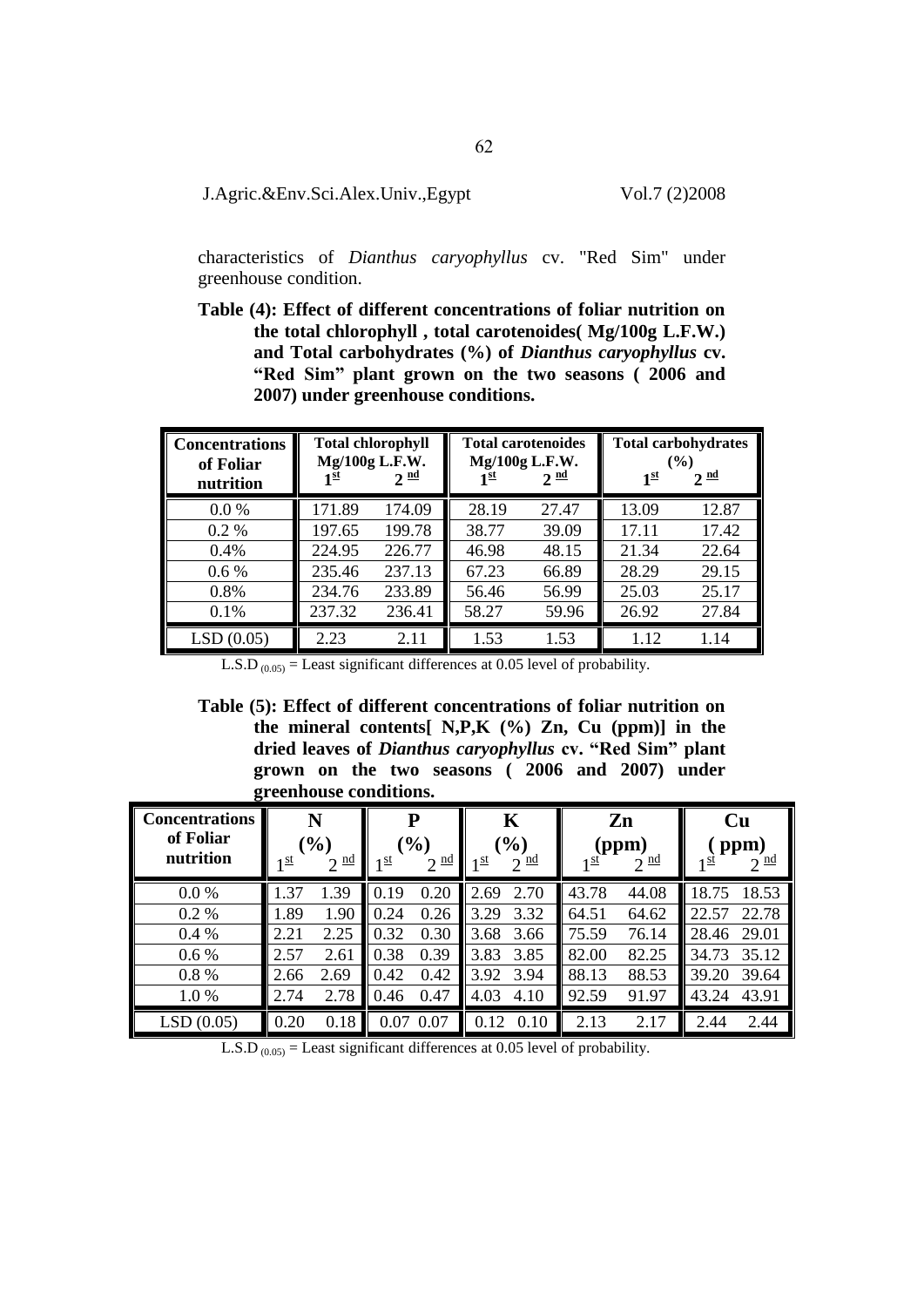#### **REFERENCES**

- **Al-Humaid, A. I. (2001).** The influence of foliar nutrition and gibberellic acid application on the growth and flowering of "Sntrix" rose plants. Alex. J. Agric. Res.  $46(2)$ :  $83 - 88$ .
- **Bringham, F.T. (1982).** Methods of Soil Analysis, Part 2., Agronomy. 9:431-447.
- **Brown, J.O. and Lilleland, O. (1946).** Rapid determination of potassium and sodium in plant material and soil extracts by Flame photometry. Proc. Armer. Soc.48:341-346.
- **Chapman, H. D. and Pratt, P. F. (1961).** Methods of analysis for soils, Plants and waters. Div. of Agric. Sci., Priced. Pub., 4034. Univ. of California, U.S.A .
- **Chaturvedi, O. P., Shukla, I.N. and Singh, A. R. (1986).** Effect of Agromin on growth and flowering in gladiolus . Progressive horticulture, 18 (3-4) : 196 – 199.
- **Darling, R. M. (1975).** Plant physiology.  $3<sup>rd</sup>$  Ed., Affiliated East west press put. Ltd., New Delhi .
- **Dufour,L. And Guerin, V. (2005).** Nutrient solution effects on the development and yield of *Anthurium andreanum* Lind. In tropical soilless conditions.Scientia Horticulturae 105 (2005) 269-282.
- **El-Naggar, A.H. (2005).** Effect of foliar nutrition on growth ,flowering , corms and cormels production of gladiolus plants. Alex. Sci. Exch. 26(1):19-27.
- **Eraki, M.A; Afify, M,M and Mazrou, M.M. (1993).**The role of Magnesion nutrition,  $GA_3$  application and their combinations on the growth and flowering of Queen Elizabeth rose plants. Menofiya J. Agric.Res. 4(2): 2605-2619**.**

Fischer, P. and Kurzmann, P. (1987). Culture of miniature carnation in a substrate. Deutscher Gartenbau,41(16):364-365.

**Greig, J.; Motes; J. and Tikiriti, A. (1968).** Effect of nitrogen levels and micronutrients on xield, croshlorophyll and mineral contents of spinach. Proc. Amer. Soc. Hort. Sci. 92 : 508-515.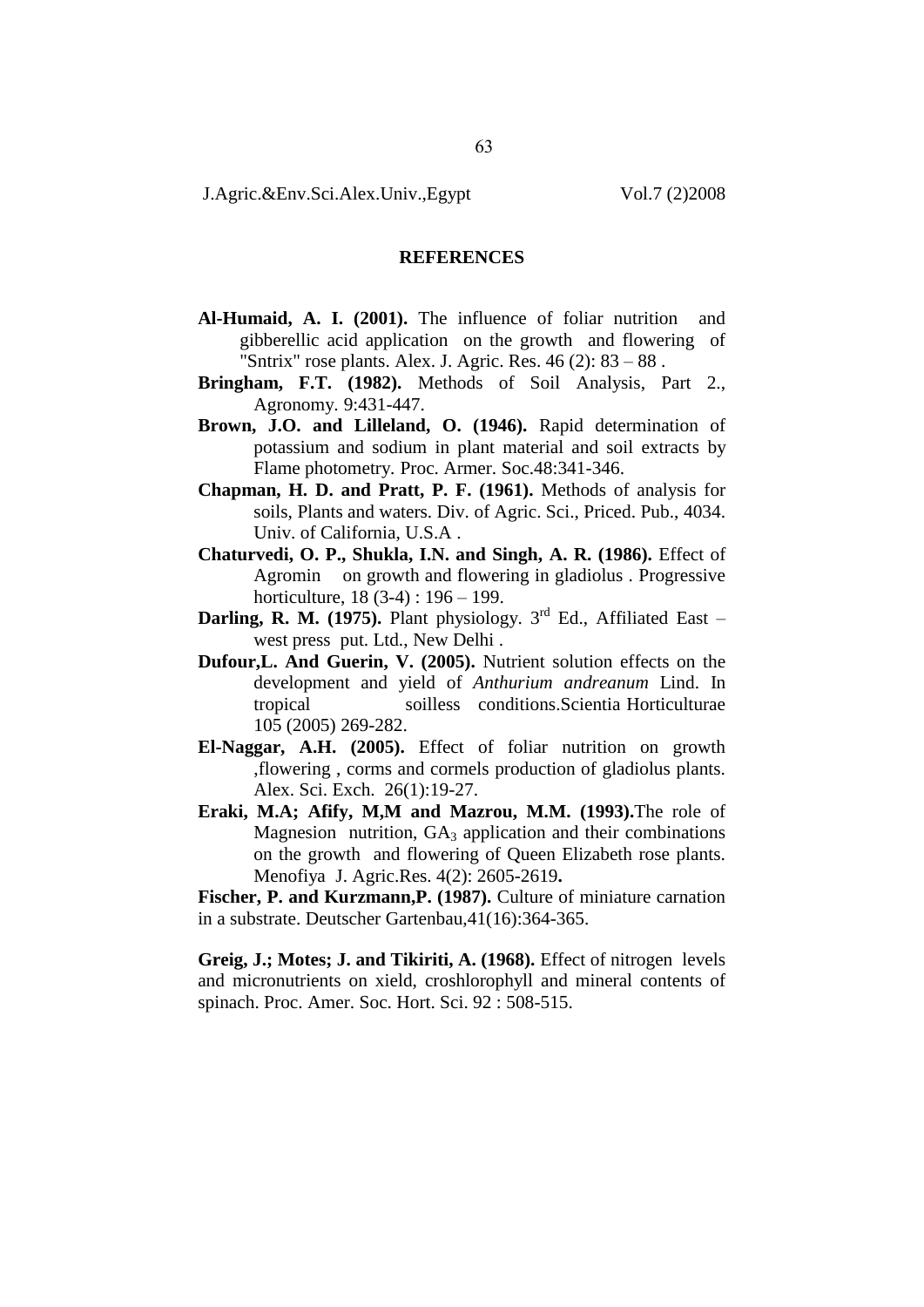- **Haikal, M. (1992).** Influence of nitrogen and potassium fertilization on the growth, flowering, corms production and carbohydrate content in corms of gladiolus. Alex. J. of Agric. Res. 37 (1): 331-349.
- Hamdi, I. (1979). Trace element in Egyptian Agriculture, proc. 2<sup>nd</sup> workshop.(Micronutrients and plant Nutrition ). Mariut, Egypt.
- **Hassan, M., Khattab, M. Ghitany, M. Y. and Mohammed, M. (1985).** Effect of Zn-nutrition on the growth, flower quality and tuberous roots production of dahlia plants. J. Agric. Res. Tanta Univ. 11(1): 106-116.
- **Herbert, D.; Philipps,P.J. and Strange,R.E.(1971).**Determination of total carbohydrates. Methods in Microbiology.5.B:204-244.
- **Koriesh, E.M. (1984).** Foliar application of some commercial fertilizers on *Chrysanthemum morifolium* Ram. Ann. Of Agric Sci. Moshtohor. 21:977-984.
- **Khattab, M. and Hassan,M.R.(1980).**Effect of different ratios and level of fertilizer on the vegetative growth and flower production of chrysanthemum . Alex.J. Agric.Res.28(3):225-231.
- **Luttge,U.;Gram,W.J. and Lathes,G.G. (1971).** The relationship of salt stimulated respiration to localized ion transport in carrot tissues. Z. Pflanzen Physiol. 64,418-426.
- **Mahgoub,H.M.;Rawia,A.and Bedour,A.(2006).**Response of iris bulbs grown in sandy soil to nitrogen and potassium fertilization.Jour. of Applied Sciences Research,2(11):899-903.
- **Malorgio,F.;Lemmetti,S. ;Tognoni,F. and Campiotti,C.A. (1995).**The effect of substrate and watering regime on chrysanthemum grown with soilless culture. Acta Hort. 361:495- 500.
- **Mazrou, M.M.(1991).** The effect of GA<sub>3</sub> application and Foliar-x nutrition on the growth and flowering of Queen Elizabeth rose plants. Menofiya J. Agric. Res. 16(2).1645- 1655.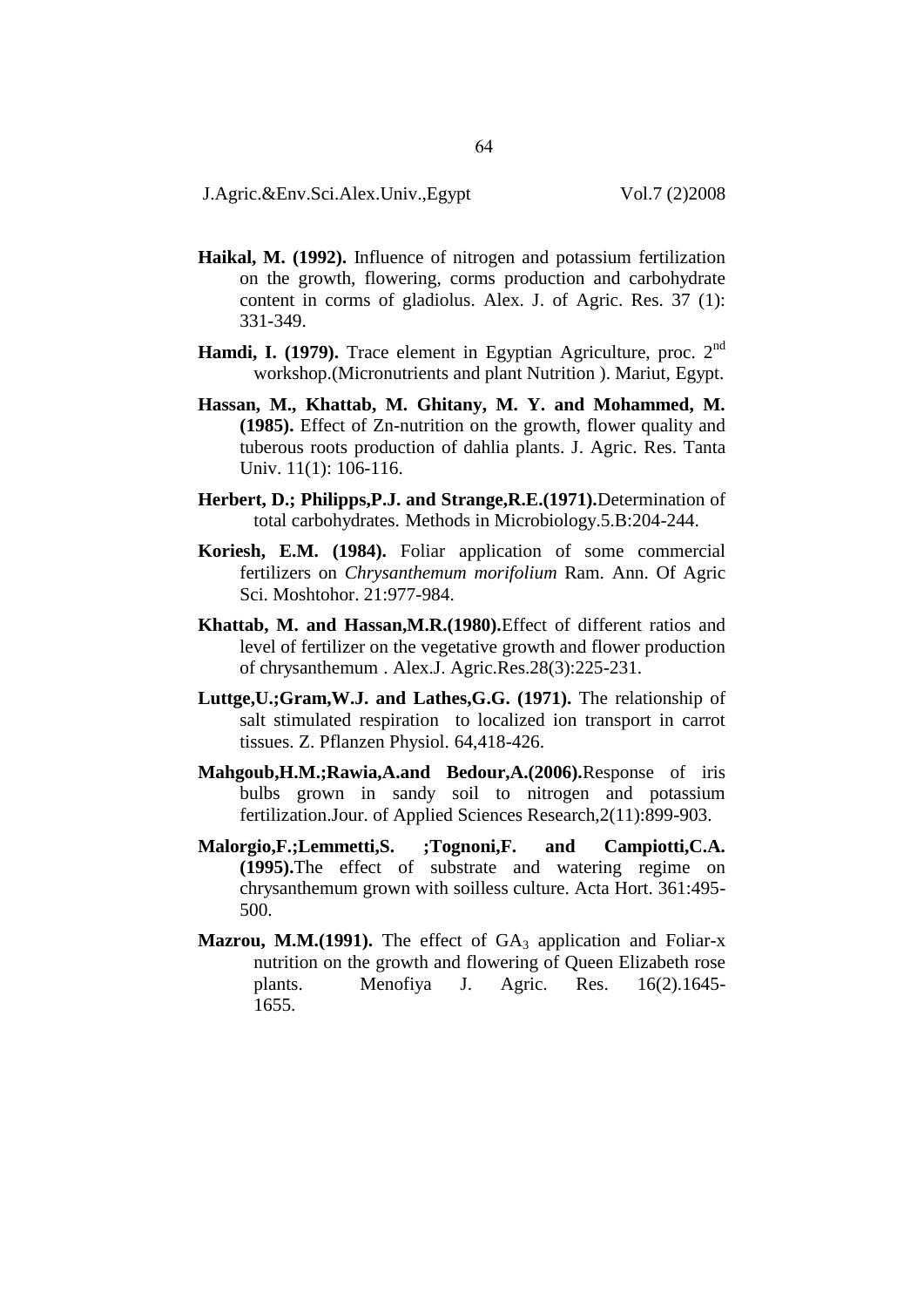- **Mengel, K.; and Kirkby , E.A. (1987).** Principles of plant nutrition. Publisher. International Potash Ins. P. O. Box. Ch-3048 Woblaufen. Berlin, Switzerland.
- Pal, A.K. and Biswas, B. (2005). Response of fertilizer on growth and yield of tuberose (Polianthes tuberose L.)cv. Calcutta single in the plains of West Bengal. Journal of Interacademicia, 9 (1):33-36 **.**
- Papadimitriou, M. D. and Manios, V. I. (1984). Effect of gibberellin GA<sup>3</sup> on outdoor "White Sim" carnation production. Proceedings of 3<sup>rd</sup> Conference on Protected Vegetables and Flowers.28-29.
- Paparazzi, E. T. and Tukey, H. B. (1979). Foliar uptake of nutrients by selected ormamental plants. J. Amer. Soc. Hort. Sci. 104 (6) :  $843 - 846$ .
- **Pislornik, M. (1985).** Fertilizer requirement of seedlings of the poppy anemone (Anemone coronaria L.). Acta Agraia et silvestria series Agraria ( Poland ), 24 : 175 – 185.
- **Ramesh Kumar; Kartar Singh and Reddy,B. S.(2002).** Effect of planting time,photoperiod, GA3 and pinching on carnation. Journal of Ornamental Hortculture.5 (2): 20-23.
- **Sharaf, A, I. and El – Naggar , A. H. (2003).** Response of carnation plant to phosphorus and boron foliar fertilization under greenhouse conditions . Alex. J. Agric. Res. 48 (1) : 147 – 158.
- **Snedecor, G. and Cochran , W. (1981).** Statistical Methods. Seventh Ed., Iowa State Univ. Press Amer., Iowa, USA**.**
- **Stack, R.W.;Horst,R.K. and Langhans,R.W.(1986).**Effect of nitrogen and potassium fertilization on infection of florists carnation by Gebberella zeae. Plant Disease70 (1):29-31.
- **Starck, J. R.; Lukaszuk, K. and Maciejewski, M. (1991).** Effect of ferilizer nitrogen and potassium upon yield and quality of carnations grown in peat and sawdust. Acta Horticulturae, 294:289-296.
- **Tomimori, S. Y.; Tashiro, y. and Taniyama , T. (1995).** Exhaust characteristics and Loads of Fertilizer nutrients in drainage from a golf course Japanese. J. of crop Sci.  $64$  (4):  $682 - 691$ .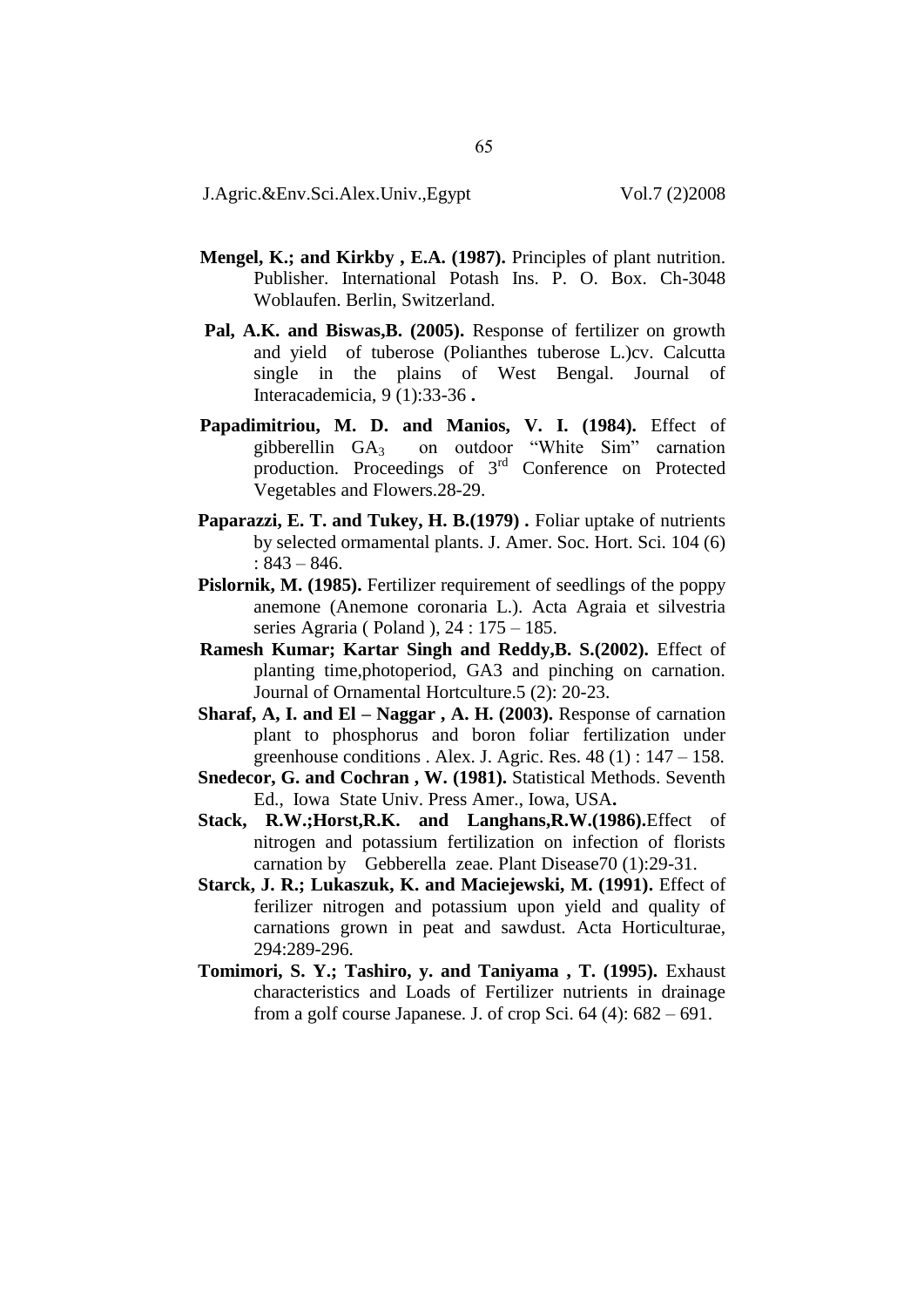- **Uri, Y.; Kafkafi, U. and Kalo, H. (1990).** Yield increase and reduction in brittle stem disorder in response to increasing concentration of potassium and various values of  $NO<sub>3</sub> /NH<sub>4</sub>$ in the white carnation C.V. standard. Hassadeh,1990,Vol.70,No.5,PP.742-746,5ref (C.F.Hort. Abst. 60:6297).
- **Verma. V.K,; Sehgal,O.P. and Shiman, S.R.(2000).** Effect of nitrogen and GA3 on carnation Journal of Ornamental Horticulture Vol.3. No.1,p.64,3 ref .

**الملخص العربي** 

**استجابة نباتات القرنفل المجوز للتسميد الورقى**

**1 على حسن النجار سهير جمعة السيد 2** 1- قسم الزهور و نباتــات الزيّنــة و تنسـيق الـحـدائق – كليــة الزراعــة – جامعــة الإسكندريـــــــة ( الشاطبي)- الإسكندرية- مصر 2- فرع بحوث نباتات الزينة – معهد بحوث البساتين - حديقة أنطونيادس – الإسكندر بة

أجريت التجربتـان خـلال موسمي 2006 / 2007 فـي منطقـة النوباريـة غـرب مدينـة الاسكندرية وذلك لـدراسة تـأثير الرش بتركـيزات مختلفة ( صـفر ، 0.2 ، 0.6 ، 0.6 ، 0.8 ، 1.0 %) مــن السـماد الــورقي المحتـوي علـى عناصـر كبـري(20% نيتـروجين ، 20% فوسـفور ،20% بوتاسيوم ، و0.12 ماغنسيوم ) وعناصر صغرى (70، 14، 16، 42 ،72 ، 24جزء فى المليون حديد،زنك ، نحاس، منجنيز، بورون ، موليبدنيم على النوالي ) على النمو والازهار والتركيب الكيماوي لنباتات القرنفل المجوز صنف " رد سيم" المنزرعة تحت ظروف الصوب، واوضحت النتائج ان اضافة السماد الورقي أدت الى زيادة معنوية في كل من طول الساق ، قطر الساق ، الوزن الّطاز ج والجاف للساق ،عدد الاور اّق لكل نبات و الوّزن الطاز ج و الجاف لـلاور اق وزيـادة فـي طـول الشـّمراخ الزهري ووزنـه الطـازج والجـاف و كـذلك زيـادة معنويـة فـي الإنتـاج .<br>الزهرى و انخفاض عدد الأيام اللازمة للوصول لمرحلة ظهور اللون و زيادة فـى قطر الأزهـار و عدد الأز هار لكل نبات و الوزن الطازج و الجاف لها. كما أدى رش النباتـات بتركيز 0.6 % من السماد الورقي الي الحصول على افضل القيم لمعظم لصفات الخضرية والزهريـة خلال الموسمين بالمقارنـة بالمعاملات الاخرى . و أوضـحت نتـائج التحليل الكيمـاوي تحسن محتوى الأوراق من الكلور فيلات الكلية والكار وتينات والكربو هيدرات الكلية و العناصر المعدنية(النيتر وجين و الفسفور و البوتاسيوم و الزنك والنحاس) نتيجة للرش بالسماد الورقي مقارنة بنباتات معاملة الكنترول.